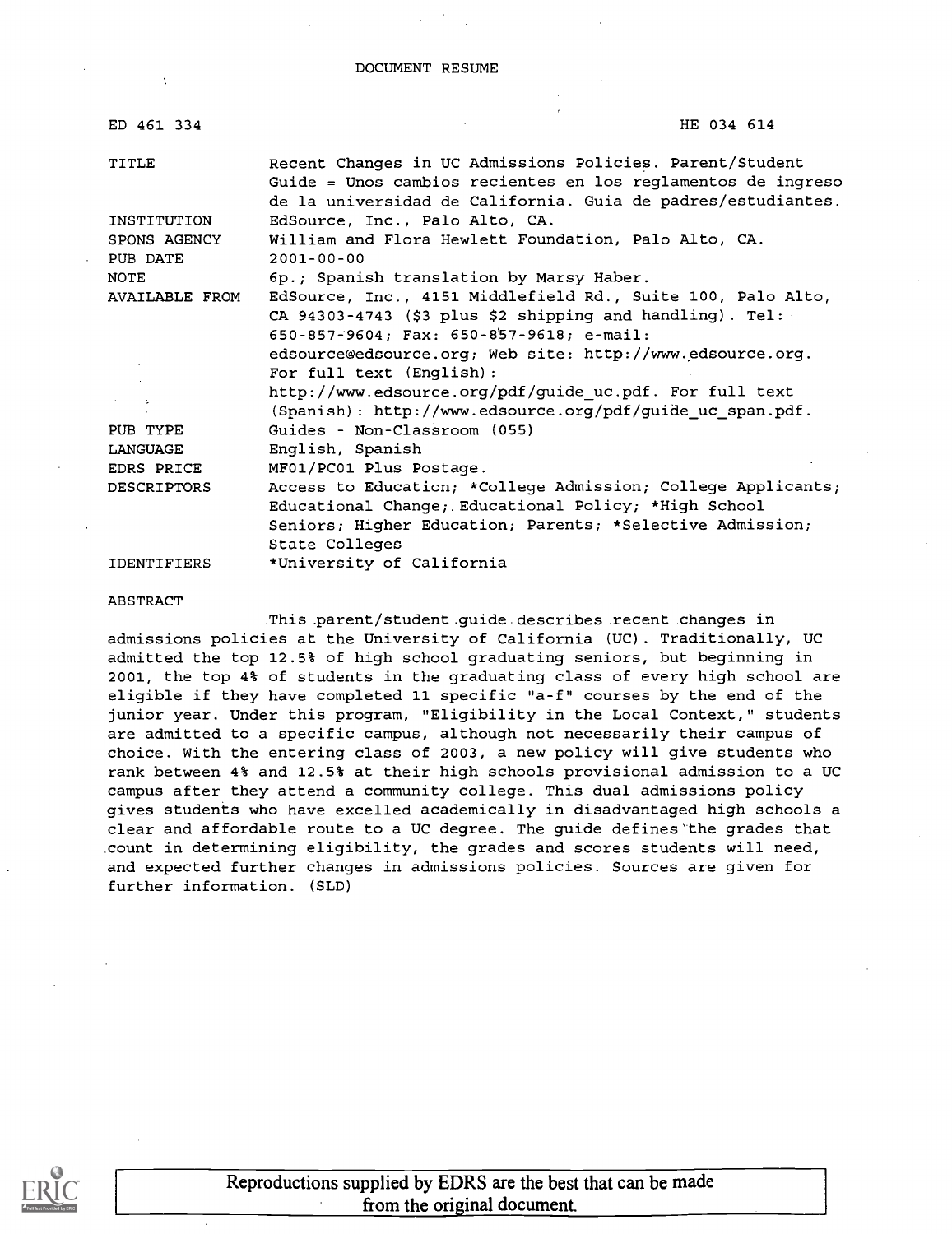### Recent Changes in UC Admissions Policies Parent/Student Guide

Unos Cambios Recientes en los Reglamentos de Ingreso de la Universidad de California Guia de Padres/Estudiantes

PERMISSION TO REPRODUCE AND DISSEMINATE THIS MATERIAL HAS BEEN GRANTED BY J. Care

ED 461 334

 $\mathcal{I}$ 

 $\overline{\mathcal{L}}$ 

 $\overline{Q}$  $\ddot{t}$ 

 $\hat{N}$  $\bigcirc$ W

**1** INFORMATION CENTER (ERIC) TO THE EDUCATIONALRESOURCES

 $-1$ 

U.S. DEPARTMENT OF EDUCATION<br>Office of Educational Research and Improvement<br>EDUCATIONAL RESOURCES INFORMATION CENTER (ERIC) g,This document has been reproduced as received from the person or organization originating it. O Minor changes have been made to improve reproduction quality.

Points of view or opinions stated in this document do not necessarily represent official OERI position or policy.

BEST COPY AVAILABLE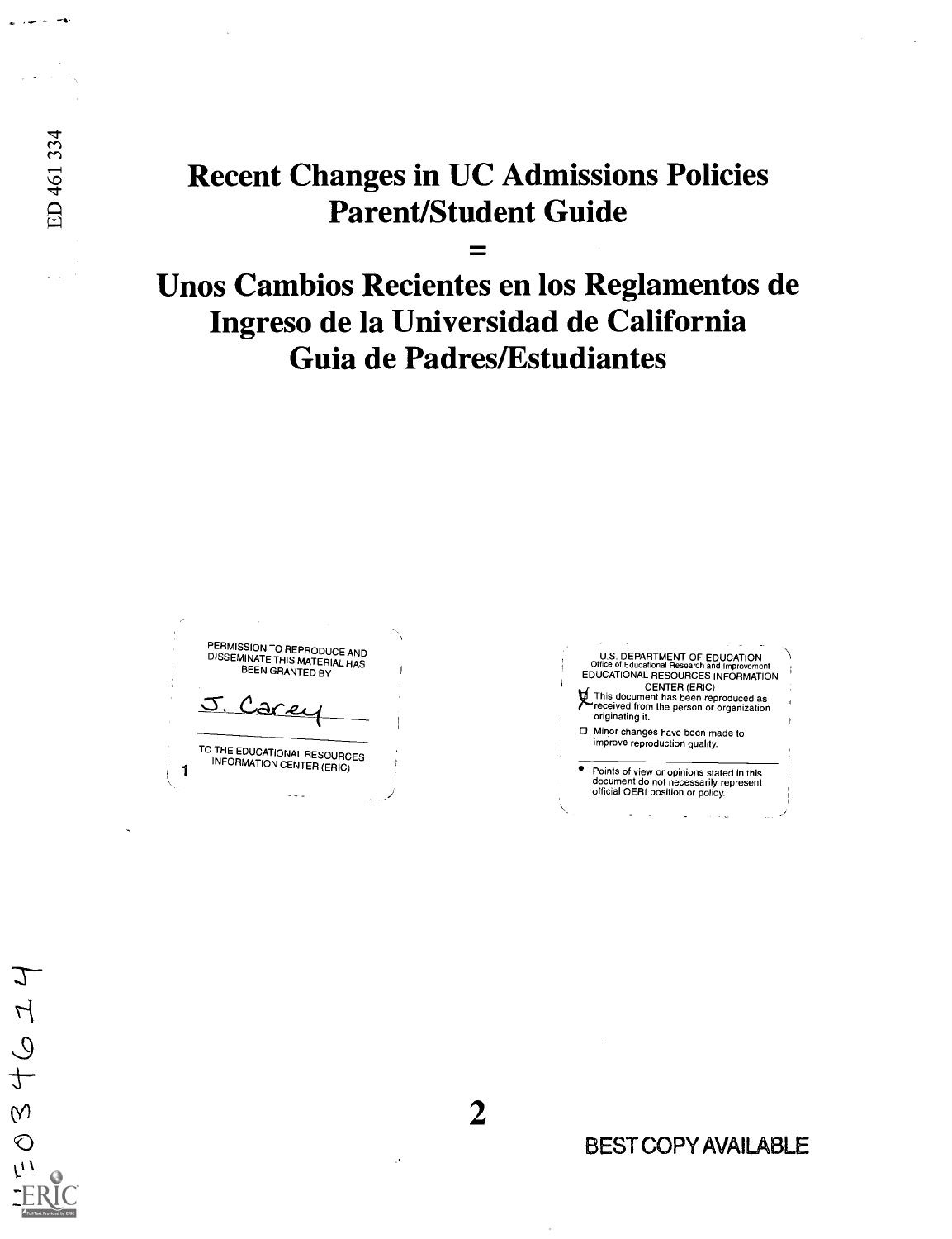

Containment of the students. The top tier in this higher alifornia has a long tradition of providing quality, affordable higher education system is the University of California (UC), which includes some of the most prestigious public universities in the nation.

Each November many of the state's best high school students apply to enter one of the eight UC campuses across California that admit undergraduates. Traditionally the top 12.5% of high school graduating seniors have been eligible for admission. Who is in that top 12.5% is determined by a formula based on grades in specific courses and admissions test scores. Once determined to be eligible, students are admitted to a specific campus, but are not guaranteed their campus of choice.

UC policymakers have recently changed the formula and adopted new admissions policies because they want to:

- Recognize the many ways students can achieve;
- Assure that top students from educationally disadvantaged backgrounds can go to UC; and
- Be better able to predict which applicants will be successful in college.

This parent/student guide describes these policy changes. For detailed information on what to do to be admitted to UC, students should talk to their high school counselor or administrator.

#### What high school courses does UC now require?

To qualify for UC, students must take 15 one-year college prep courses, referred to as the "a-f" subjects: (a) two history/social science; (b) four English; (c) three math; (d) two laboratory science; (e) two foreign language (same language); (f) two electives. However, the more competitive UC campuses want applicants to go beyond the minimum and take the most advanced coursework offered in their high schools.

For the UC entering class of 2003 and beyond, a new requirement for advanced visual/performing arts replaces one of the electives. The maining elective is labeled "g."  $\,3\,$  Your high school counselor will have a list of your school's courses that meet UC's requirements. Some high schools list their UCapproved courses on the web: www.ucop.edu/cgi-bin/sasscd.pl

#### What are the new policy changes?

Beginning in 2001, the top 4% of students in the graduating class of every high school are eligible for UC if they have completed 11 specific "a-f" courses by the end of their junior year. (These courses include one history/social science, three English, three math, one laboratory science, and one foreign language, plus two other "a-f" courses.) Under this program, called "Eligibility in the Local Context," students are admitted to a specific campus, though not necessarily their campus of choice.

A new policy that is expected to start with the UC entering class of 2003 has the same goal of admitting students with strong grades who would not otherwise be eligible. "Dual Admissions" gives students who rank between 4% and 12.5% at their high schools provisional admission to a specific UC campus after first attending a community college. The students must also have completed any nine "a-f" courses by the end of 11th grade. If students successfully complete a two-year transfer program at a California community college meeting the course and grade requirements for their UC campus and major-they will be admitted. For information on transfer requirements, go to: www.ucop.edu/pathways/infoctr/at/

The Dual Admissions policy gives "students who have excelled academically in disadvantaged high schools a clear and affordable route to a UC degree," says UC President Richard C. Atkinson.

#### What grades count in determining eligibility?

Only grades in the "a-f" subjects taken during sophomore and junior years count. The grade point average (GPA) is based on a 4.0 scale (A=4). Add one point for each A, B, or C grade from up to four UCapproved honors, Advanced Placement, or International Baccalaureate courses. UC campuses also consider a student's senior year grades and courses before granting final admittance. These same grade requirements apply to students who enter UC through the traditional path.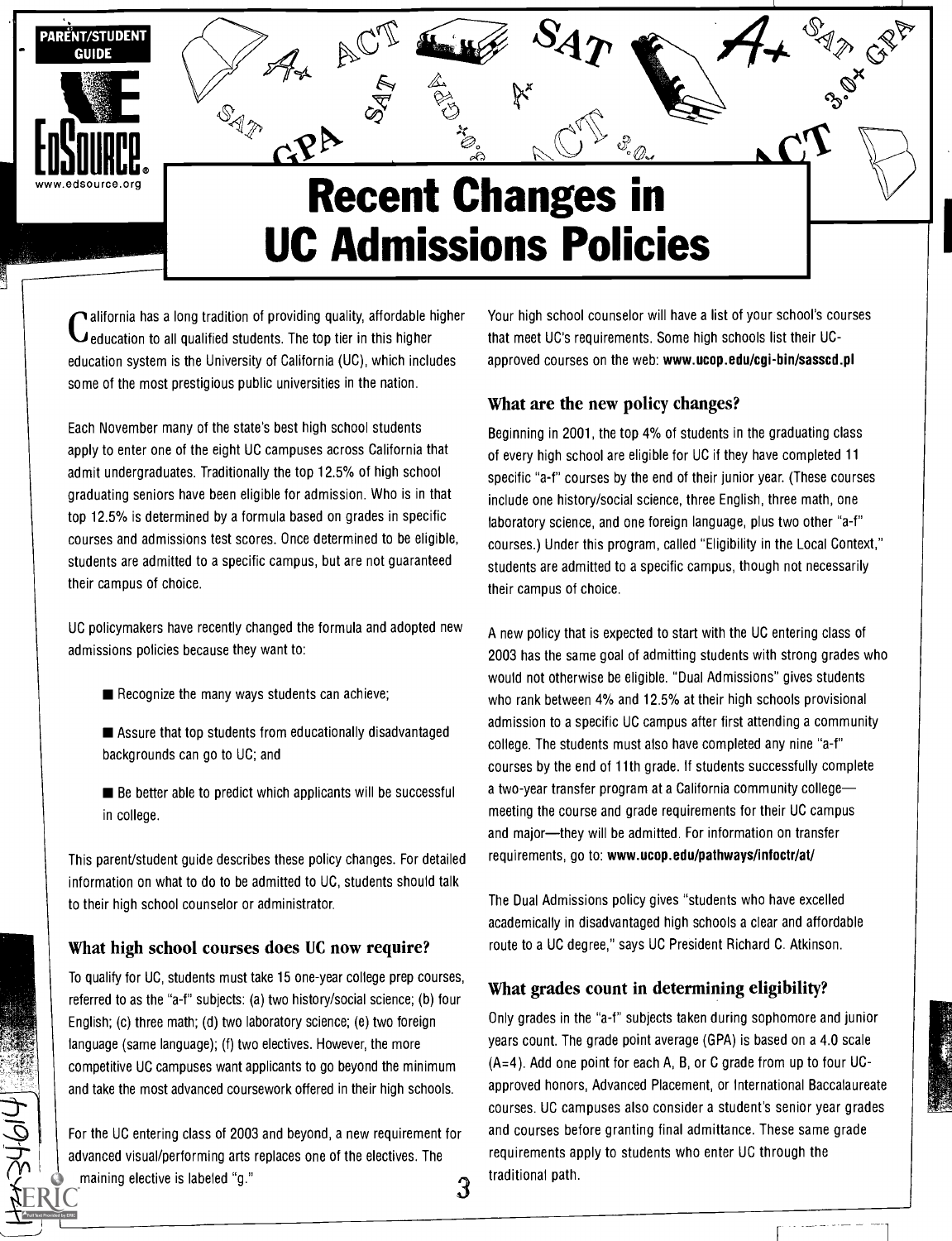#### Any recent changes in the traditional path to UC?

Most students admitted to UC qualify under "Eligibility in the Statewide Context," which is based on an "eligibility index" that combines grades in "a-f" subjects and the following admissions test scores:

Either the SAT I or the ACT tests, which measure reasoning ability and abstract thinking;

■ Three SAT II Subject Tests, which measure achievement in specific academic subjects. (These include Writing; either Level 1 or Level 2 Mathematics; and a third subject that the student chooses.)

Beginning in 2001, SAT II test scores are doubled when computing a student's eligibility index score. UC officials say this new emphasis on the SAT II tests—which are more closely linked to high school coursework-will help them better predict who will be successful in college.

#### What grades and test scores do students need?

The eligibility index's "test score total" includes the student's highest SAT I (verbal and math from one sitting) or ACT composite score plus a doubling of the student's three SAT II scores.

For example, a student earning 1000 on the SAT I plus 500 on each of three SAT II tests would have a test score total of 4000.

 $1000 + 2 (500 + 500 + 500) = 4000$ 

That student would need a GPA of at least 2.95 to be UC eligible.

Higher grades can offset lower test scores and vice versa. For charts that show the eligibility index based on SAT/ACT test scores, see your school counselor or go to:

#### www.ucop.edu/pathways/infoctr/introuc/fresh.html

If students meet the eligibility criteria outlined in the index, they are eligible to enter the UC system, but are not guaranteed the campus of their choice. Each campus has its own selection criteria, which typically include more than the minimum test and grade requirements. Some UC campuses are very selective. In 2001, only two campuses accepted all applicants who met the eligibility criteria.

The new "local context" and "dual admissions" policies will not displace students who qualify using the statewide eligibility index, UC officials say. To make room for more students, UC is expanding campuses, offering more summer courses, and creating satellite sites. In 2004, UC expects to open a new campus in Merced.

#### Are grades and test scores all that matter?

UC campuses accepted 50% to 75% (depending on the campus) of applicants for the entering class of 2001 based only on academic criteria, such as grades, test scores, and advanced coursework taken. The other students were chosen not only for academics but also for other criteria, such as extracurricular activities. For lists of academic and other criteria, see your school counselor or go to: www.ucop.edu/pathways/infoctr/introuc/select.html

#### Any future changes in admissions policies?

UC policymakers are considering a proposal to evaluate all applicants comprehensively rather than setting aside a percentage who are reviewed on academic criteria alone. No one knows for sure how this policy, if adopted, might affect admissions. UC officials say that students who meet current academic criteria will still be UC eligible. But comprehensive review might affect how each campus selects from the pool of accepted students.

Policymakers are re-examining the SAT I/ACT test requirement. But UC officials emphasize that no decisions have been made and that current high school students need to plan on taking one of those tests to be considered for admission.

#### How can students find out more?

Ask your high school counselor or administrator about UC-approved courses—including advanced coursework—and admissions test preparation programs offered at your school. Or go on the Internet (most public libraries have Internet access):

- www.ucop.edu for UC information;
- www.csumentor.edu for entrance requirements and more for the 23 public California State University (CSU) campuses;
- www.cccco.edu for information on the state's 108 public community colleges.



Established in 1977, EdSource is an independent, impartial, statewide nonprofit organization that provides trustworthy information to clarify complex K-12 education issues.

4151 Middlefield Rd., Suite 100 Palo Alto, CA 94303-4743 650/857-9604 Fax: 650/857-9618 E-mail: edsource@edsource.org

EdSource thanks the William and Flora Hewlett Foundation for its investment in our work.

Visit www.edsource.org for a Spanish translation or for more information on a wide range of California education issues.

Visit www.ed-data.k12.ca.us for current information on your local school.

© Copyright September 2001 by EdSource, Inc. May be reprinted with credit to EdSource.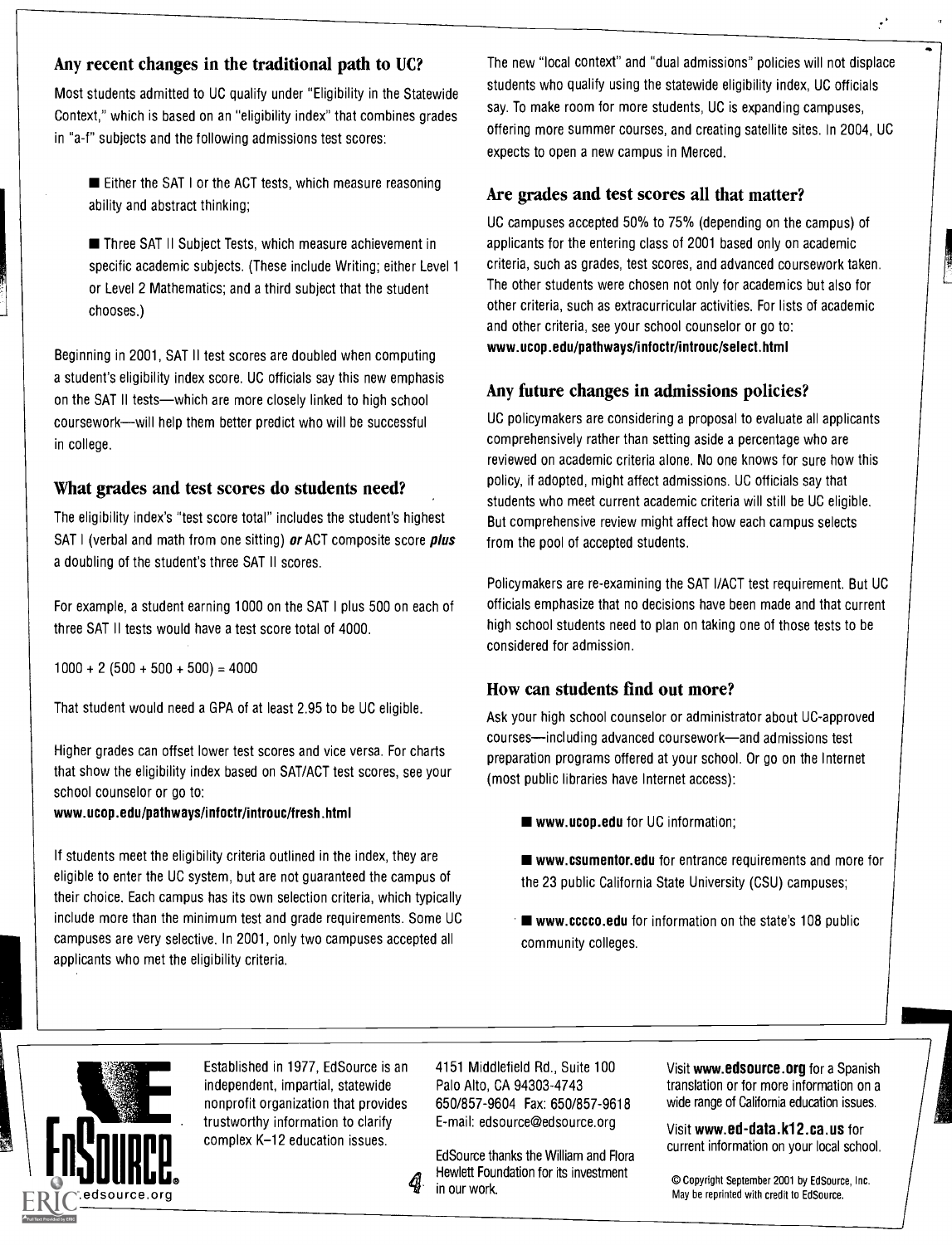

C superior de calidad y de buen precio a todos los estudiantes alifornia tiene una larga tradición de proporcionar una educación capacitados. El nivel más alto de este sistema de educación superior es la Universidad de California (UC), que incluye algunas de las más prestigiosas universidades públicas de la nación.

Cada noviembre muchos de los mejores estudiantes de las secundarias del estado presentan una solicitud de ingreso a uno de los ocho campuses de UC en California que ingresan a estudiantes no licenciados. Tradicionalmente, el 12.5% de los estudiantes en primer lugar graduandose del grado doce son elegibles para ingresar. Se determina quien está incluido en aquel 12.5% en primer lugar por una fórmula que se basa en las calificaciones de cursos específicos y los resultados altos en los exámenes de ingreso. Al establecer elegibilidad, los estudiantes son ingresados a un campus especifico, pero no reciben garantia de ingreso al campus de su preferencia.

Los oficiales de UC han modificado recientemente la fórmula y han adoptado nuevos reglamentos de ingreso porque desean:

Reconocer las muchas maneras que los estudiantes puedan lograr;

Asegurar que esto no sea un obstáculo para ingresar a UC para los estudiantes en primer lugar pero de circunstancias que carecen ventajas educacionales; y

Mejor poder predecir cuales solicitantes tendrán éxito en la universidad.

Esta guia de padres/estudiantes describe estos cambios en reglamentos. Para información más detallada acerca de lo que debe hacer para ingresar a UC, los estudiantes deben hablar con su consejero académico o un adminstrador de su secundaria.

#### iCuiles cursos requieren UC ahora?

A fin de calificar para UC, los estudiantes deben inscribirse en 15 cursos de duración de un año de preparación.para la universidad, llamados materias "a-f": (a) dos de historia/ciencia social; (b) cuatro de ingles; (c) tres de matemáticas; (d) dos de ciencias de laboratorio; (e) dos de lengua extranjera (de la misma lengua); (f) dos cursos electivos. Los campuses más selectivos desean que los solicitantes estudien más de lo minima y que se inscriban en los cursos más avanzados ofrecidos en sus secundarias.

Para la clase que entra en 2003 y después, un nuevo requisito de artes visuales/interpretativas reemplaza uno de los cursos electivos. El curso electivo que queda se llama una materia "g."

Su consejero académico tendrá una lista de los cursos que realizan los requisitos de UC. Algunas secundarias tienen una lista de los cursos aprobados por UC en su sitio de web: www.ucop.edu/cgi-bin/sasscd.pl

#### iCudles son los cambios nuevos de los reglamentos?

Empezando en 2001, el 4% de los mejores estudiantes en primer lugar en la clase graduando de cada secundaria son elegibles para UC si han terminado 11 cursos especificos de "a-f" al final del grado once. (Estos cursos incluyen uno de historia/ciencia social, tres de inglés, tres de matemáticas, uno de ciencia de laboratorio, y uno de una lengua extranjera, más dos otros cursos "a-f.") Bajo este programa, que se llama "Eligibility in the Local Context" (Elegibilidad en el Contexto Local), los estudiantes son ingresados a un campus específico, aunque no necesariamente al campus de su preferencia.

Un nuevo reglamento que cuenta con comenzar con la clase ingresada a UC en 2003 tendrá la misma meta de dar ingreso a los estudiantes con calificaciones excelentes que en otras circunstancias no serian elegibles. "Dual Admissions" (Ingreso Doble) les ofrece a los estudiantes que ocupan un lugar entre 4% y 12.5% de sus secundarias ingreso provisional a un campus de UC especifico después de asistir a un colegio comunitario. Los estudiantes deben haber terminado cualquier nueve cursos "a-f" al final del grado once. Si los estudiantes terminan con éxito un programa de transferencia de dos años en un colegio comunitario de California-cumpleando los requisitos de cursos y calificaciones de su campus UC y su carreraserán ingresados.

La regla de Ingreso Doble les proporciona un camino asequible a un bachillerato de UC a los estudiantes que han sobresalido académicamente en las secundarias de escasos recursos, dice Richard C. Atkinson, el presidente de UC.

### iCuiles calificaciones sirven para determinar la elegibilidad?

 $5$  por el camino tradicional. Sólo sirven las calificaciones en las materias "a-f" estudiadas durante de los grados diez y once. Se basa el promedio de puntos de calificación (GPA) en una escala de 4.0  $(A=4)$ . Aumenta un punto por cada calificación de A, B, o C de hasta una cantidad de cuatro cursos de mérito aprobados por UC, Colocación Avanzada (AP), o Bachiller Internacional (International Baccalaureate). Los campuses UC también toman en cuenta las calificaciones y los cursos del grado doce del estudiante antes de acceder al ingreso final. Estos mismos requisitos de calificaciones son aplicables para los estudiantes que entran a UC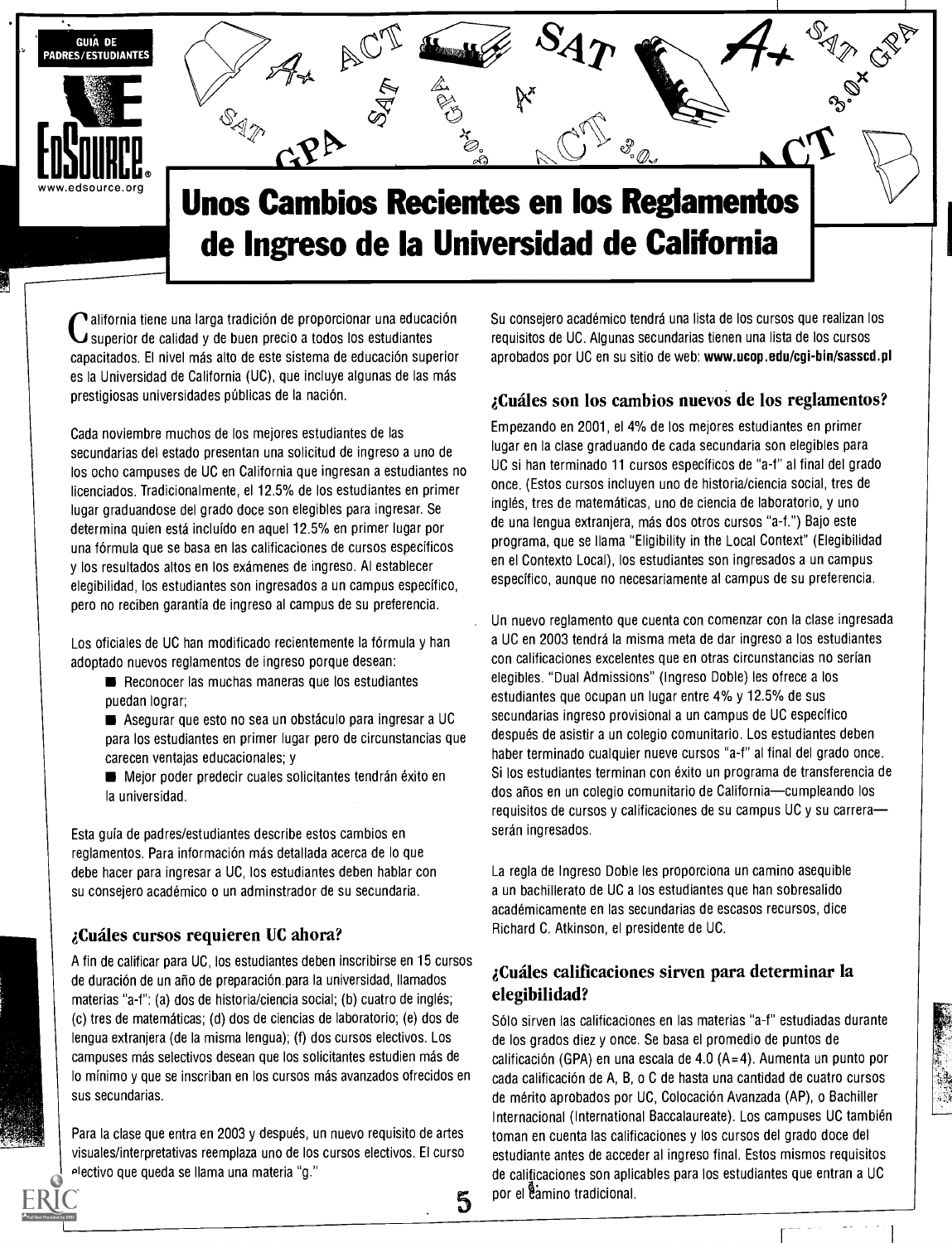#### Hay algunos cambios actnales del camino tradicional a UC?

La mayoria de los estudiantes que son ingresados a UC califican bajo "Eligibility in the Statewide Context" (Elegibilidad en el Contexto Estatal), que se basa en un "indice de elegibilidad" que junta calificaciones de las materias "a-f" y los siguientes puntos logrados de exámenes para ingreso:

El examen SAT I o ACT, que miden capacidad de razonar y pensamiento abstracto;

■ Tres Exámenes de Materias SAT II, que miden el desempeño de materias académicas especificas. (Estos incluyen Escritura; o Nivel I o Nivel 2 de Matemáticas; y una tercera materia escogida por el estudiante.)

Empezando en 2001, doblan los puntos logrados de los exámenes SAT II cuando calculan los puntos logrados de indice de elegibilidad del estudiante. Los oficiales de UC dicen este nuevo 6nfasis de los exámenes SAT II-aue tiene una conexión con el curso de la secundaria--les ayudará mejor predecir quien tendrá éxito en la universidad.

#### iCuales calificaciones y puntos logrados de examenes necesitan los estudiantes?

Los "puntos logrados del examen total" del indice de elegibilidad incluye el punto logrado más alto del SAT I (verbal y matem6ticas de una asentada) **o** el punto logrado compuesto del ACT *más* un doblamiento de los tres puntos logrados del SAT II.

Por ejemplo, un estudiante que gana 1000 en el SAT I más 500 en cada tres de los exámenes SAT II tendría un punto logrado del examen total de 4000.

#### $1000 + 2(500 + 500 + 500) = 4000$

Aquel estudiante necesitaria un GPA al menos de 2.95 para ser eligible para ingreso a UC.

Las calificaciones más altas pueden compensar los puntos logrados más bajos del examen y viceversa. Para ver más gráficas que muestran el indice de elegibilidad basado en las calificaciones y los puntos logrados de los exámenes SAT/ACT, hable con su consejero académico o vaya a: www.ucop.edu/pathways/infoctr/introuc/fresh.html

Si los estudiantes realizan los criterios de elegibilidad resumidos del índice, serán elegibles a ingresar al sistema UC, pero no están garantizado tener el campus de su preferencia. Cada campus tiene sus propios criterios de selección, que típicamente incluyen más que los requisitos minimos de exámenes y calificaciones. Algunos campuses son muy selectivos. En 2001, sólo dos campuses aceptaron a todos sus solicitantes que realizaron los criterios de elegibilidad.

Los nuevos reglamentos de "Contexto Local" y "Ingreso Doble" no desplazarán a estudiantes que califican utilizando el índice de elegibilidad de California, dicen los oficiales de UC. Para acomodar a más estudiantes, la UC está ampliando los campuses y ofreciendo más cursos de verano y creando sitios satélites. En 2004, la UC espera abrir un nuevo campus en Merced.

#### i,Son las calificaciones y puntos logrados de los examenes todo lo importante?

Los campuses UC aceptaron 50% al 75% (dependiendo del campus) de los solicitantes para la clase que entró en 2001 basado únicamente en los criterios académicos como calificaciones, puntos logrados de exámenes y los cursos avanzados. Los otros estudiantes fueron escogidos no sólo por estudios académicos sino por otros criterios también, como actividades extraacadémicas. Para una lista de otros criterios y criterios académicos, hable con su consejero académico o vaya a: www.ucop.edu/pathways/infoctr/introuc/select.html

#### ¿Hay otros cambios en el futuro de los reglamentos de ingreso?

Los oficiales de UC están examinado una proposición de evaluar comprensivamente todos los solicitantes en vez de poner a un lado un porcentaje que está revisado únicamente por criterios académicos. Si está adoptado este reglamento, nadie sabe por seguro como afectará el ingreso. Los oficiales de UC dicen que los estudiantes que realizan los criterios académicos actualmente todavia serán elegibles para UC. Un andlisis comprensivo, sin embargo, puede afectar como cada campus selecciona del grupo a los estudiantes aceptados.

Los oficiales están examinado otra vez la eliminación del requisito del exarnen SAT I/ACT. Pero los oficiales de UC enfatizan que no han tomado ninguna decisión y que los estudiantes que están ahora en la secundaria necesitan hacer planes de presentarse a uno de aquellos exámenes a fin de ser considerados por ingreso.

#### ¿Cómo pueden saber más los estudiantes?

Pregunte a su consejero académico o administrador de su secundaria acerca de los cursos apropiados para ingreso a UC-incluyendo los cursos avanzados-y programas de preparación para exámenes de ingreso ofrecidos por su escuela.

O vaya al Internet (la mayoría de las bibliotecas públicas tienen acesso):

- **www.ucop.edu** para información de UC;
- www.csumentor.edu para los requisitos de ingreso y más para los 23 campuses públicos de la Universidad Estatal de California (CSU);

■ www.cccco.edu para información acerca de los 108 colegios comunitarios públicos del estado.



Establecida en 1977, Ed Source es una organización estatal independiente, imparcial sin fines de lucro que proporciona informaci6n fiable para elucidar los asuntos complejos de educación.

4151 Middlefield Rd., Suite 100 Palo Alto, CA 94303-4743 650/857-9604 Fax: 650/857-9618 E-mail: edsource@edsource.org

Ed Source le agrada a William and Flora Hewlett Foundation por su apoyo con nuestro trabajo.

Visite www.edsource.org para una traducción en inglés o para más información sobre un ámbito extenso de los asuntos pedagógicos de California.

Visite www.ed-data.k12.ca.us para informaci6n sobre su escuela local.

© Propiedad literaria septiembre 2001 por EdSource, Inc. Puede ser reimpreso con crédito a EdSource.